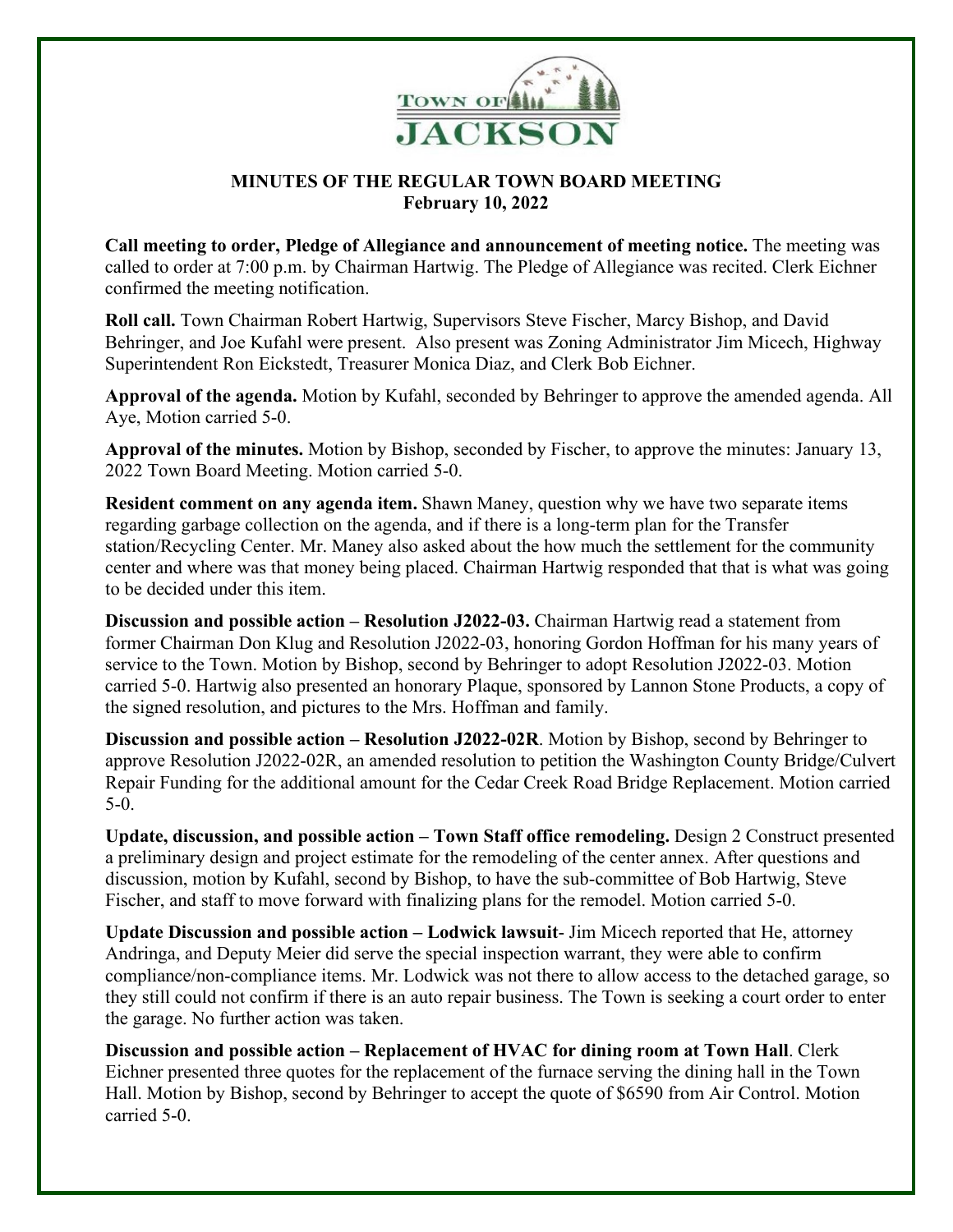**Update, discussion, and possible action – Town-wide curbside refuse/recycling pickup**. Clerk Eichner presented a proposal from Harter's Lakeside Disposal, Oostburg. To provide service town-wide, refuse and recycling pick-up, estimated 2100 homes. The proposed cost is \$15-\$17per home per month, or \$428,400 per year. This number could change after we confirm the actual number of homes. Motion by Kufahl, second by Fischer to investigate steps for a referendum question on the November ballot. Motion carried 4-1, Bishop Nay.

**Proposal for WIFI upgrades for Town Hall**. Clerk Eichner reported that our Wi-Fi upgrades should be in place by the end of February. No further action taken.

**Consideration of speed limit reduction on Pleasant Valley Road.** Clerk Eichner reported that an engineering study to reduce speed limit to 35 mph must show that 85% of the vehicles are going that speed. This means the Town would be spending money on a study that shows we can't lower the limit. We do have alternatives of posting truck entrance with a construction orange 35mph sign which is enforceable. Additionally, Lannon Stone products will be issuing letters to haulers for night work which states that if they exceed the 35mph between 6pm and 6am, they will be removed from the job. The best way to monitor this would be with a speed trailer or tubes on the road. No further action was taken

 **Discussion and possible action – Lannon Stone Products I-43, night construction work 2022.** Lannon will be applying for a night work addendum to their CUP from March through November, along with Payne & Dolan and Hoffman Construction. This will be considered at the February  $23^{\text{rd}}$  Park and planning Commission meeting. No further action taken.

 **Update, discussion, and possible action – Sale of Oshkosh Truck.** The information will be entered on the Wisconsin Surplus auction website. Bidding will end at 10am March  $10<sup>th</sup>$  for consideration at the March Town Board meeting and will be online starting February 24<sup>th</sup>. It was suggested that the truck be parked outside during the bidding period. No further action taken.

**Audit/Financial Records Review Update.** The preliminary process will begin next week. No further action taken

**Discussion and possible action – Security cameras for Transfer Station:** Bishop presented a proposal for cameras at the Transfer Station. Mr. Riley Flaherty spoke to the proposal which maximizes the coverage of the transfer station. After discussion, the following was determined by consensus; find out if the Town has a specific enforceable ordinance regarding illegal dumping at the transfer station, and we should try to get at least 2 more quotes for cameras. No further action was taken.

**Update, discussion, and possible action – Fire Number Replacement**. There are many fire signs that have faded and need to be replaced. After discussion, motion by Bishop, second by Kufahl, to have highway workers take an inventory of fire signs needing replacement and have the cost placed in the 2023 budget. Motion carried 5-0.

**Discussion and possible action – Community Center settlement payment.** A portion of the settlement was used to pay off the outstanding Loan taken out for Community Center costs. Motion by Bishop, second by Hartwig to place the remainder in the Highway Fund to be used on road maintenance and Construction. Motion carried 5-0.

**Washington County Sheriff's Department report – Liaison Deputy Andrew Meier.** No report. Deputy Meier is no longer our Liaison.